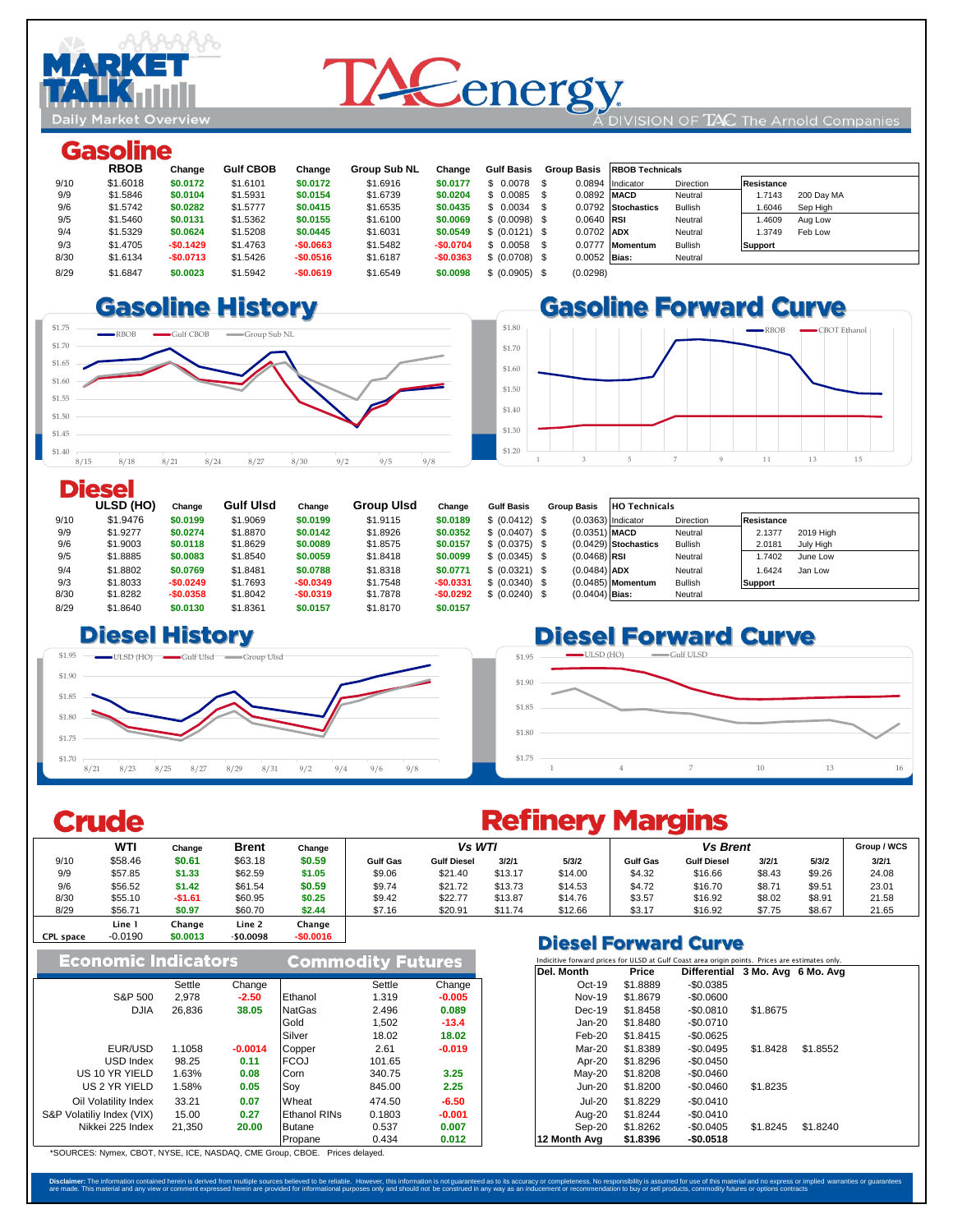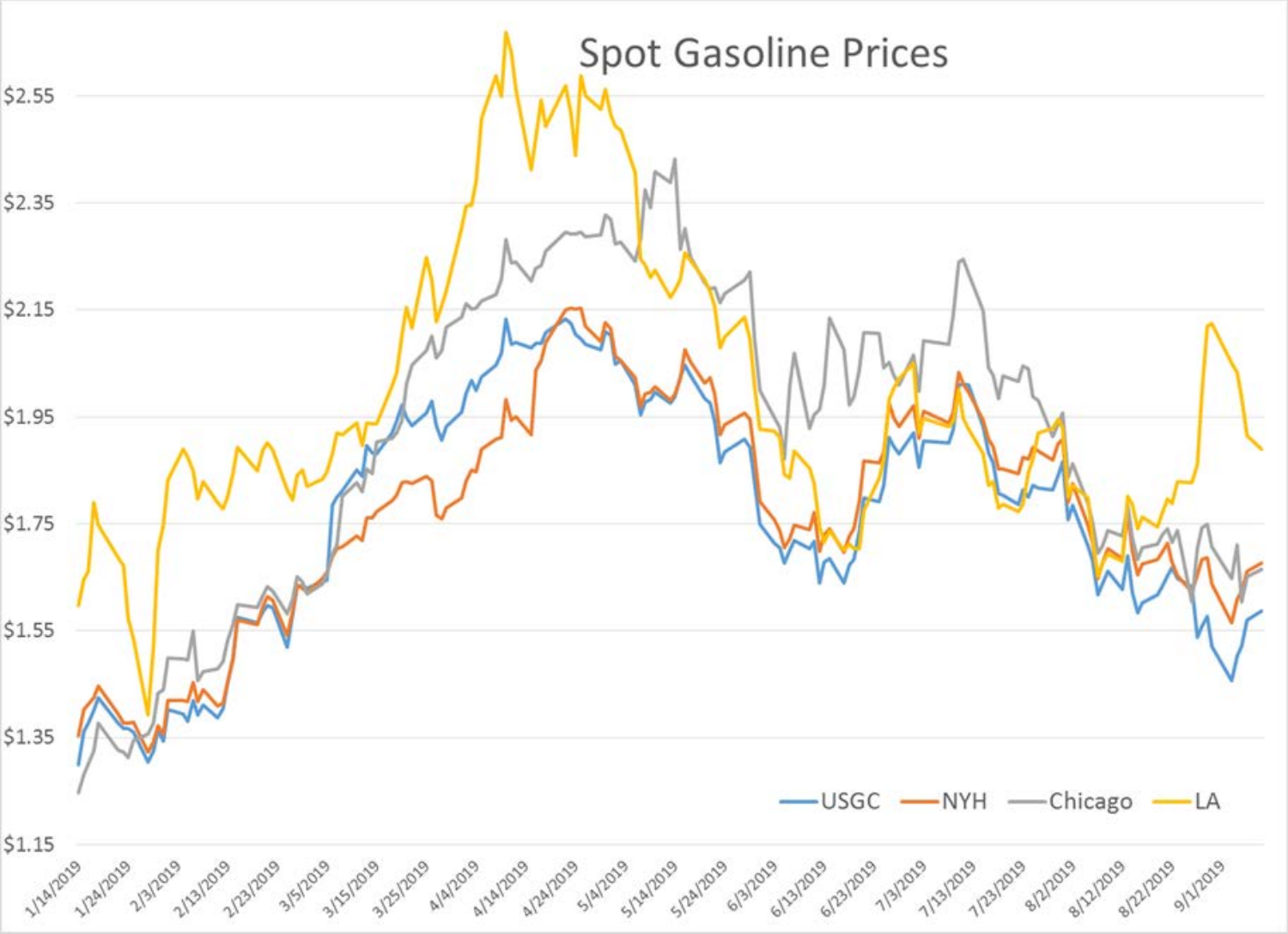

**View 2-Day Graphical Tropical Weather Outlook**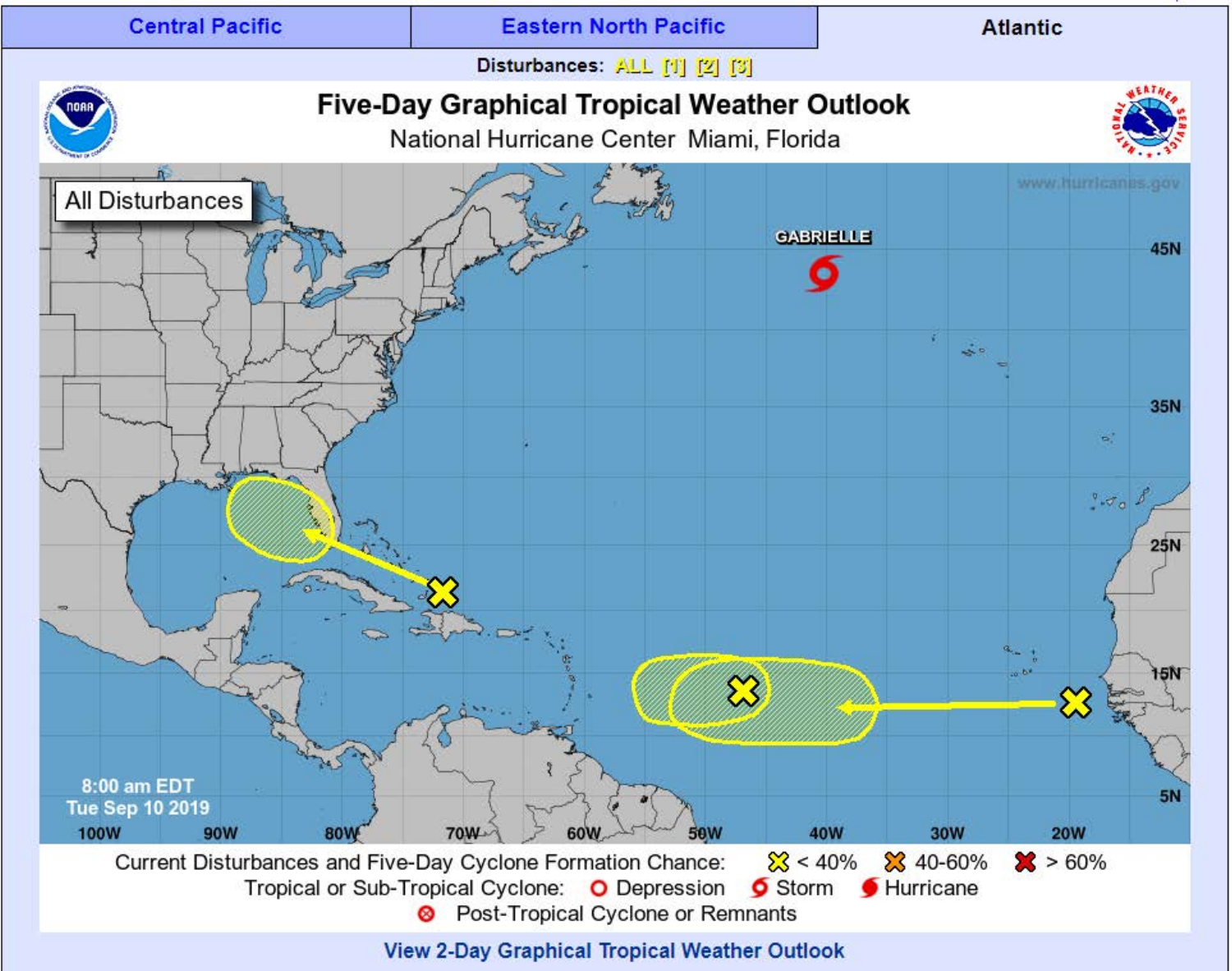